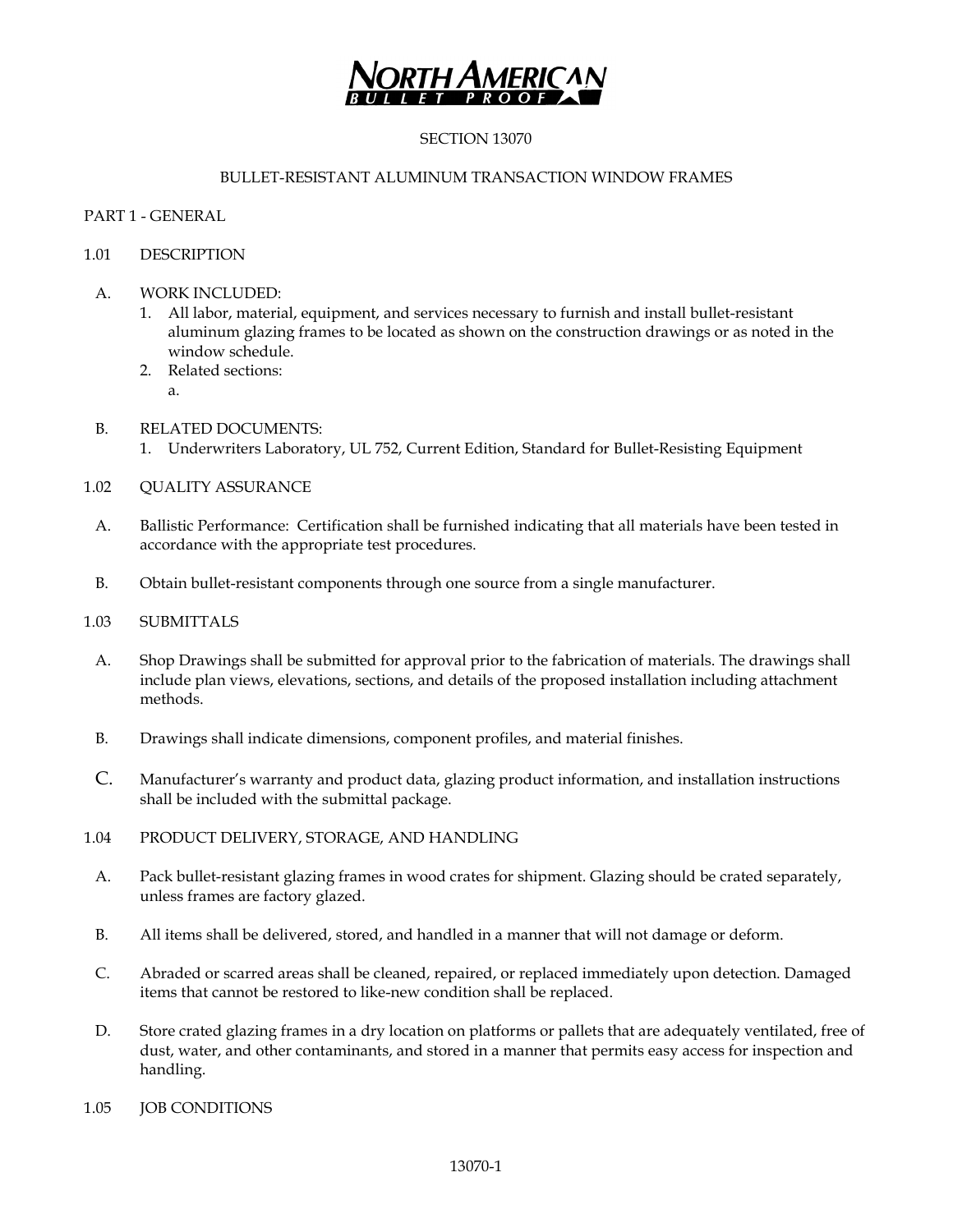- A. Field Measurements: Contractor shall verify finished openings by field measurement prior to fabrication and indicate measurements on Shop Drawings.
	- 1. Established Dimensions: If field measurements cannot be made without causing a delay, establish opening dimensions and proceed with fabrication of bullet-resistant frames without field measurements. Coordinate construction to insure that the actual finished-opening dimensions correspond to the established dimensions.

# 1.06 WARRANTY

- A. Warranty Period: Glazing frames shall be warranted for a period of 12 months from the date of substantial completion.
- B. Warranty is limited to material defects or workmanship and offered to North American Bullet Proof direct customers. Warranty is limited to replacement of product or refund of invoice price at North American Bullet Proof's discretion. Installation, shipping or other cost is not included in this warranty.

# PART 2 - PRODUCTS

# 2.01 MANUFACTURERS

A. North American Bullet Proof, 106 Guadalupe Drive, P.O. Box 628, Cibolo, TX 78108. Phone 888.746.8427, Fax 210.225.0984

# 2.02 MATERIALS

- A. Bullet-Resistant Aluminum Glazing Frames:
	- 1. Model Shotgard® Series Bullet-Resistant EXTW-A Aluminum Transaction Window
	- 2. Frames and glazing shall be supplied to provide a complete assembly.
	- 3. Ballistic Resistance Performance Level: U.L. 752 Level [1-8]
	- 4. EXTW-A Aluminum Transaction Window to be constructed of anodized aluminum frame, snap cover, and stop extrusions.
	- 5. Frame Profile:  $2'' \times 4\frac{1}{2}$  non-thermal frame, lined with steel as required for ballistic protection level, with removable stop.
	- 6. [Mullion and Rail Profiles:  $3'' \times 4\frac{1}{2}$ , lined with steel as required for ballistic protection level, with removable stop.]
	- 7. Testing: Independently tested to U.L. 752 to level specified.

# 2.03 COMPONENTS

- A. Glazing: Glazing shall be field installed. Glazing material shall be factory-fabricated units designed to be bullet-resistant to the specified level. Glazing material shall be [glass-clad polycarbonate] [laminated glass] [acrylic] with a no-spall protected interior face. No-spall interior face shall meet or exceed requirements for spall resistance defined in U.L. 752
- B. Glazing Cap: Provide an aluminum channel at the bottom edge of glazing to provide cover for exposed glazing edge.
- C. Setting Blocks: provide ⅛" x 1" x 4" rubber setting blocks for installation at the sill.
- D. EXTW Natural-Voice Transmission Blocks: Provide 2¾" rubber blocks to fit securely on glazing. Blocks are to be located at third-points along the vertical edge of the glazing (and horizontal edge for frames larger than 4'-0" wide) to allow for natural voice transmission around glazing.
- E. Anchors and Sealants to be provided by installer.
- 2.04 [ACCESSORIES]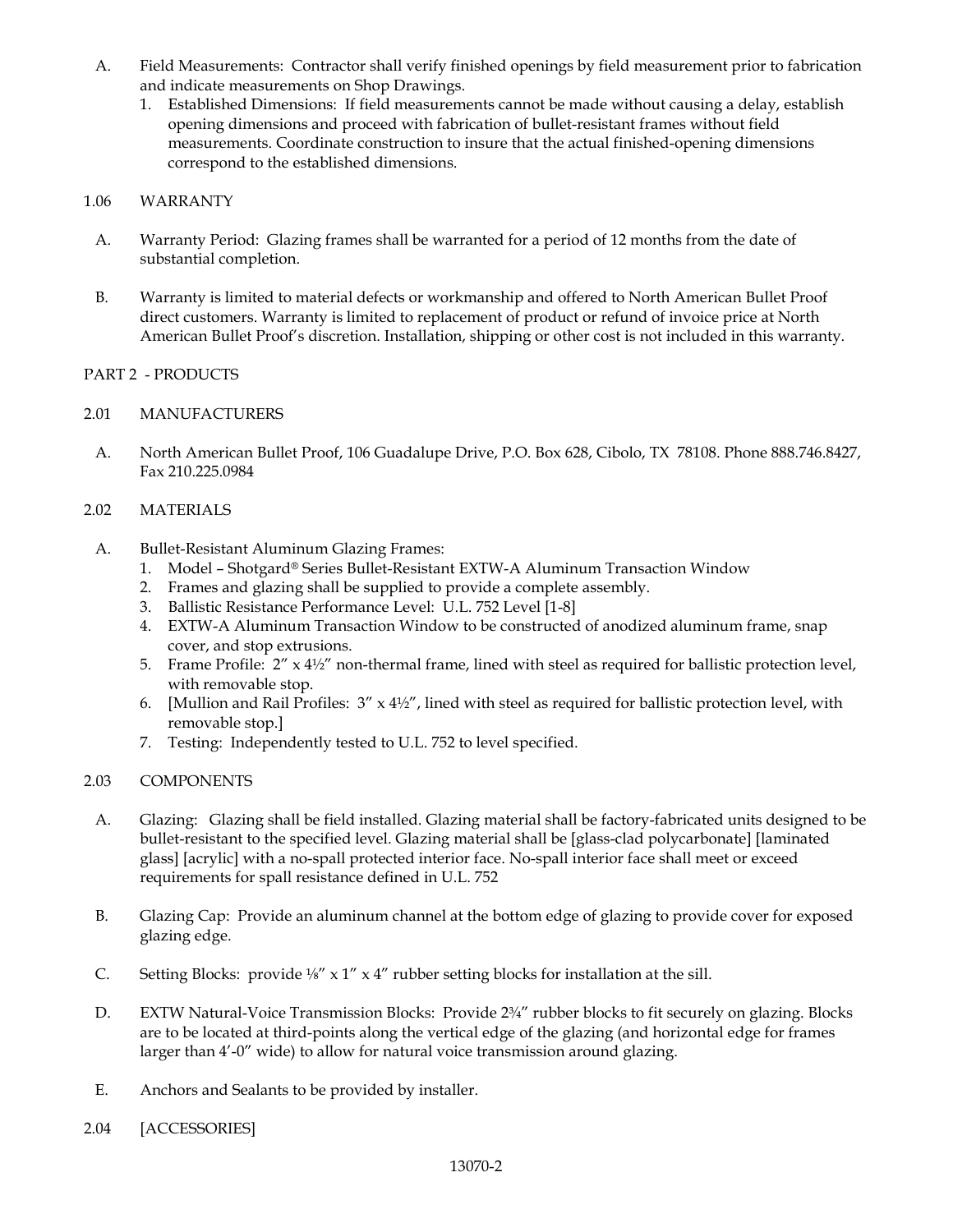- A. [Counter: Provide [plastic laminate] [Corian®] [stainless steel] counter.
	- 1. Dimensions: (frame width)  $x$  12" deep  $x$  [2" high] [2½" high] [2" high].
	- 2. Counter to have [cutout for recessed deal tray installation] [integral  $12'' \times 8''$  deal tray] [cutout for deal tray installation].
	- 3. [All exposed surfaces to be laminated] [Provide matte finish] [Finish to No. 3 brushed finish].
	- 4. [Color selection: ]
	- 5. [Bolt the glazing frame to the counter using a stainless steel base plate.]]
- B. [Deal Tray: MDT-812 Series Stainless Steel Deal Tray
	- 1. Formed from 16-gauge stainless steel with a curved shape and exposed flanges for [recessed] [surface-mount] installation [into] [onto] a horizontal surface.
	- 2. Nominal size: 12" wide by 8" deep by 1<sup>3/4"</sup> high
	- 3. [Provide liner for Level 3 ballistic resistance.]]
- C. [Speaker: NASD-6 Series Stainless Steel Speak-Thru Device
	- 1. Made from cast and polished stainless steel
	- 2. Provide Mylar® draft shield for exterior applications.
	- 3. Speaker to provide U.L. 752 Level [1-4/6] protection.
	- 4. Provide [stainless steel] [powder coated steel] backing plate with spacers for Level [1-3/6] [4] protection.]

#### 2.05 FABRICATION

- A. General: Fabricate bullet-resistant glazing frames to comply with indicated standards. Include a complete system for assembly and installation of bullet-resistant glazing frames.
	- 1. Provide frames that are capable of being reglazed from the secure side without dismantling the threat side of the frame.
	- 2. Prepare frames for glazing in the field.
	- 3. Aluminum shall be free of scratches……, and finish work shall be neat and free of defects.
- B. Framing: Straight-cut aluminum extrusions, fastened with no. 14 stainless steel screws into frames at corners (extruded screw boss)
	- 1. Install armor inside the frame in the thickness necessary for the ballistic resistance level indicated.
	- 2. Install snap covers over armor pocket
- C. [Mullions/Rails: Straight-cut aluminum extrusions, fastened with no. 14 stainless steel screws into frames (extruded screw boss)]
- D. Glazing Stops: Provide a screw-in-place, removable <sup>7</sup>/<sub>8</sub>" glazing stop on the secure side of the frame.
	- 1. Glazing stop finish to match frame finish.
	- 2. The threat-side glazing stop shall be integral to the glazing frame.
- E. Metal Protection: Separate dissimilar metals to protect against galvanic action by painting contact surfaces with primer or by applying sealant or tape recommended by manufacturer for this purpose.
- F. Any openings in glazing for speak-thru devices are to be factory-cut.
- G. No field alterations to the construction of the units fabricated under the specified standards shall be allowed unless approved by the manufacturer.

#### 2.06 FINISHES

1. [Provide aluminum components with a [clear] [dark bronze] anodized finish]

or

[Provide aluminum components with a fluoropolymer finish.

#### 13070-3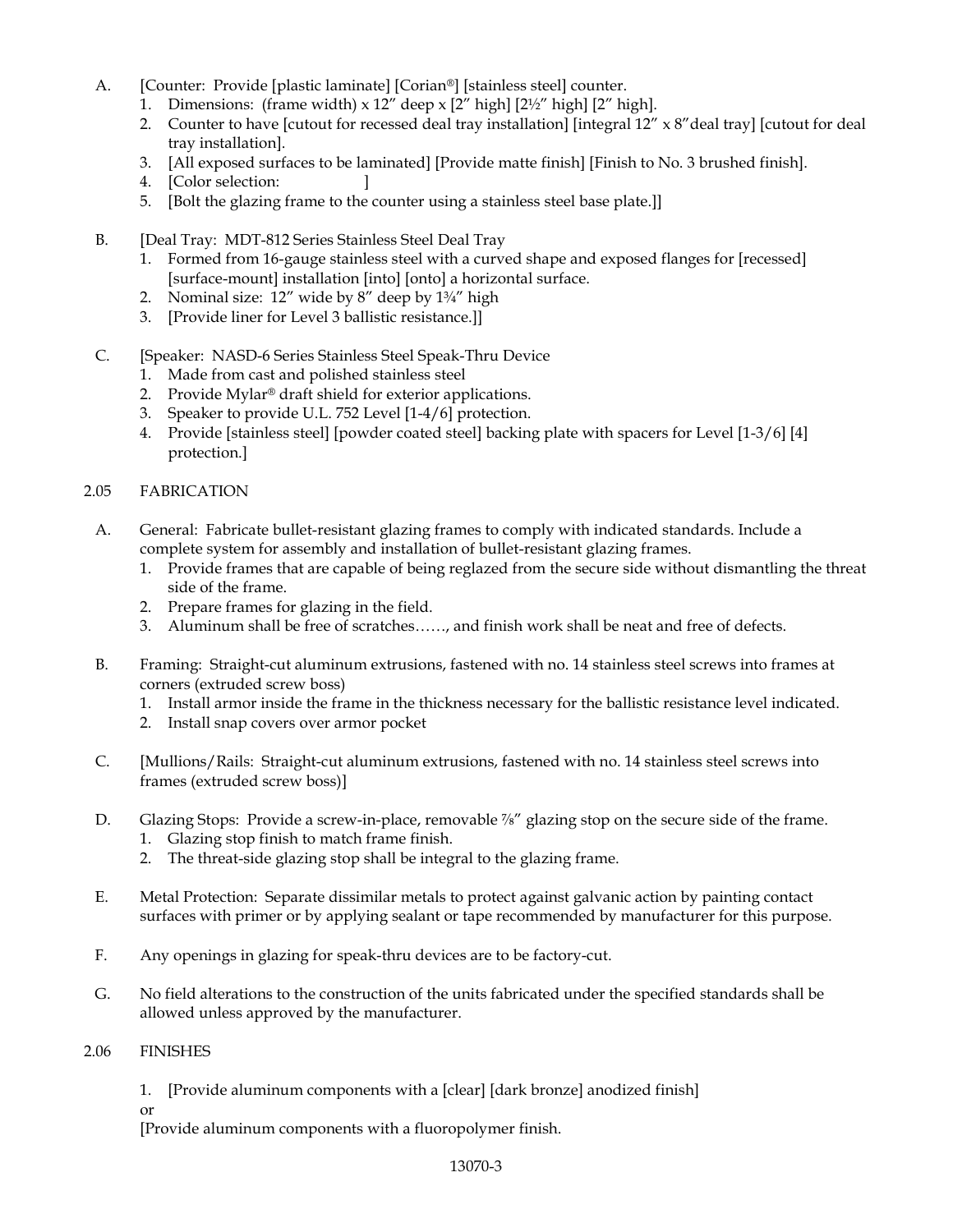### a. Color selection: [150]

# 2.07 LABELING

- A. Bullet-resistant glazing frames shall be plainly and permanently labeled. The label shall be compatible with finishes. The label shall be visible only on the secure side, after installation, and shall include:
	- 1. Manufacturer's name or identifying symbol
	- 2. Model Number
	- 3. Date of manufacture by month and year. This may be done through use of lot number or other traceable code.
	- 4. Correct mounting position including threat side and secure side (by removable label on glazing material).
	- 5. Code indicating bullet-resistant rating and test standard used (by removable label on glazing material).

# PART 3 - EXECUTION

- 3.01 INSPECTION
	- A. Upon delivery, the contractor shall open the crate and inspect the contents for freight damage. If damaged, notify the freight company of the claim. Check the packing list to make sure all items are present. If any items are missing, notify North American Bullet Proof.
	- B. Prior to commencing installation, the contractor shall examine all areas to receive the bullet-resistant glazing frames to ensure that they are ready for installation. Components shall be checked and corrected for racking, twisting, and other malformation prior to installation. All surfaces and connections shall be examined for damage prior to installation.
	- C. The contractor shall verify that the glazing frames comply with indicated requirements for type, size, and location.
- D. Do not proceed with installation until unsatisfactory conditions have been corrected.

# 3.02 PREPARATION

A. The Contractor shall field verify dimensions of the finished openings. EXTW-A aluminum frames must be installed in a plumb, level, and square finished opening. The finished opening must be  $\frac{1}{4}$ " larger in width and height than the window frame.

# 3.03 INSTALLATION

- A. Install: Place the glazing frame unit in the opening, centered on wall. Mark the anchor holes. Remove the frame and drill the anchor holes. Install the frame and shim for plumb/level. Secure with anchors. Note: all anchors provided by installer.
- B. Finish: Seal all joints around the frame (sealant by installer). Wait until all sealants are cured before the next step.
- C. Glazing: (Best done by professional glass installer). Identify the secure and threat sides of the glazing. Remove any protective cover from the glazing. Install the aluminum glazing-cap, with setting blocks, along the bottom edge of the exposed glazing. Install the rubber blocks at equal points along the sides of the glazing. Install the glazing, making sure rubber blocks fit properly. Install the removable stop using the screws provided with the window unit.

#### 3.04 CLEAN

A. Provide glass cleaning kit and instructions.